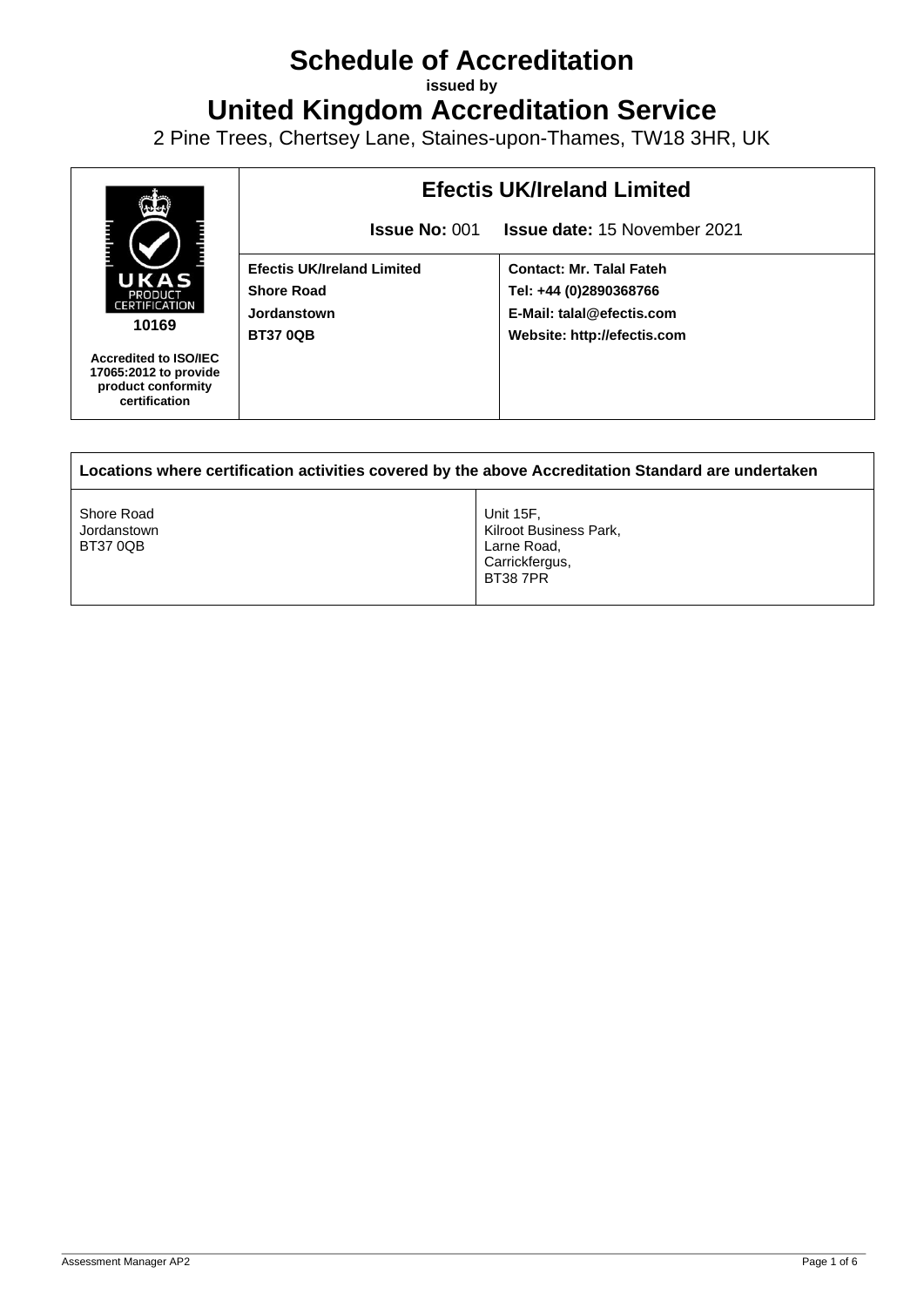

## DETAIL OF ACCREDITATION

| Accreditation for the purpose of UK Approved Body Activity in accordance with UKCA Requirements and<br><b>UKAS Publication GEN 5</b>                                                                                                                                                                    |                                                                                  |                                                                                                                                                                                                                                   |                                                                                                   |  |
|---------------------------------------------------------------------------------------------------------------------------------------------------------------------------------------------------------------------------------------------------------------------------------------------------------|----------------------------------------------------------------------------------|-----------------------------------------------------------------------------------------------------------------------------------------------------------------------------------------------------------------------------------|---------------------------------------------------------------------------------------------------|--|
| Directive /<br><b>Regulation</b>                                                                                                                                                                                                                                                                        | <b>Conformity</b><br><b>Assessment</b><br>Procedure /<br><b>Module / Article</b> | <b>Category of Products or</b><br><b>Individual Products</b>                                                                                                                                                                      | <b>Essential Requirements:</b><br><b>Product Specification /</b><br><b>Properties / Standards</b> |  |
| <b>Construction</b><br><b>Products</b><br><b>Regulation 2011</b><br>(retained EU law<br>EUR 305/2011) as<br>amended by the<br>Construction<br>Products<br>(Amendment etc.)<br>(EU Exit)<br>Regulations 2019<br>and the<br>Construction<br>Products<br>(Amendment etc.)<br>(EU Exit)<br>Regulations 2020 | Annex V - Product<br><b>Certification Body</b><br>(AVCP) System 1                | 97/462/EC<br>Wood-based panels (2/2):<br>• Unfaced, overlaid and veneered or<br>coated wood-based panels (for non<br>structural elements in internal or<br>external applications)                                                 | EN 13986:2004+A1:2015                                                                             |  |
|                                                                                                                                                                                                                                                                                                         | Annex V - Product<br><b>Certification Body</b><br>(AVCP) System 1                | 99/454/EC<br>Fire stopping, fire sealing and fire<br>protection products (1/2):<br>• Fire protective products (including<br>coatings) (for fire compartmentation<br>and/or fire protection or fire<br>performance)                | EAD 350005-00-1104<br>EAD 350134-00-1104                                                          |  |
|                                                                                                                                                                                                                                                                                                         | Annex V - Product<br><b>Certification Body</b><br>(AVCP) System 1                | 99/454/EC<br>Fire stopping, fire sealing and fire<br>protection products (1/2) :<br>• Fire stopping, fire sealing products (for<br>fire compartmentation and/or fire<br>protection or fire performance)                           | EAD 350003-00-1109<br>EAD 350005-00-1104                                                          |  |
|                                                                                                                                                                                                                                                                                                         | Annex V - Product<br><b>Certification Body</b><br>(AVCP) System 1                | 99/454/EC<br>Fire stopping, fire sealing and fire<br>protection products (1/2) :<br>• Fire stopping and fire sealing products<br>- Penetration seals (for fire<br>compartmentation and/or fire protection<br>or fire performance) | EAD 350454-00-1104                                                                                |  |

 $\overline{\phantom{a}}$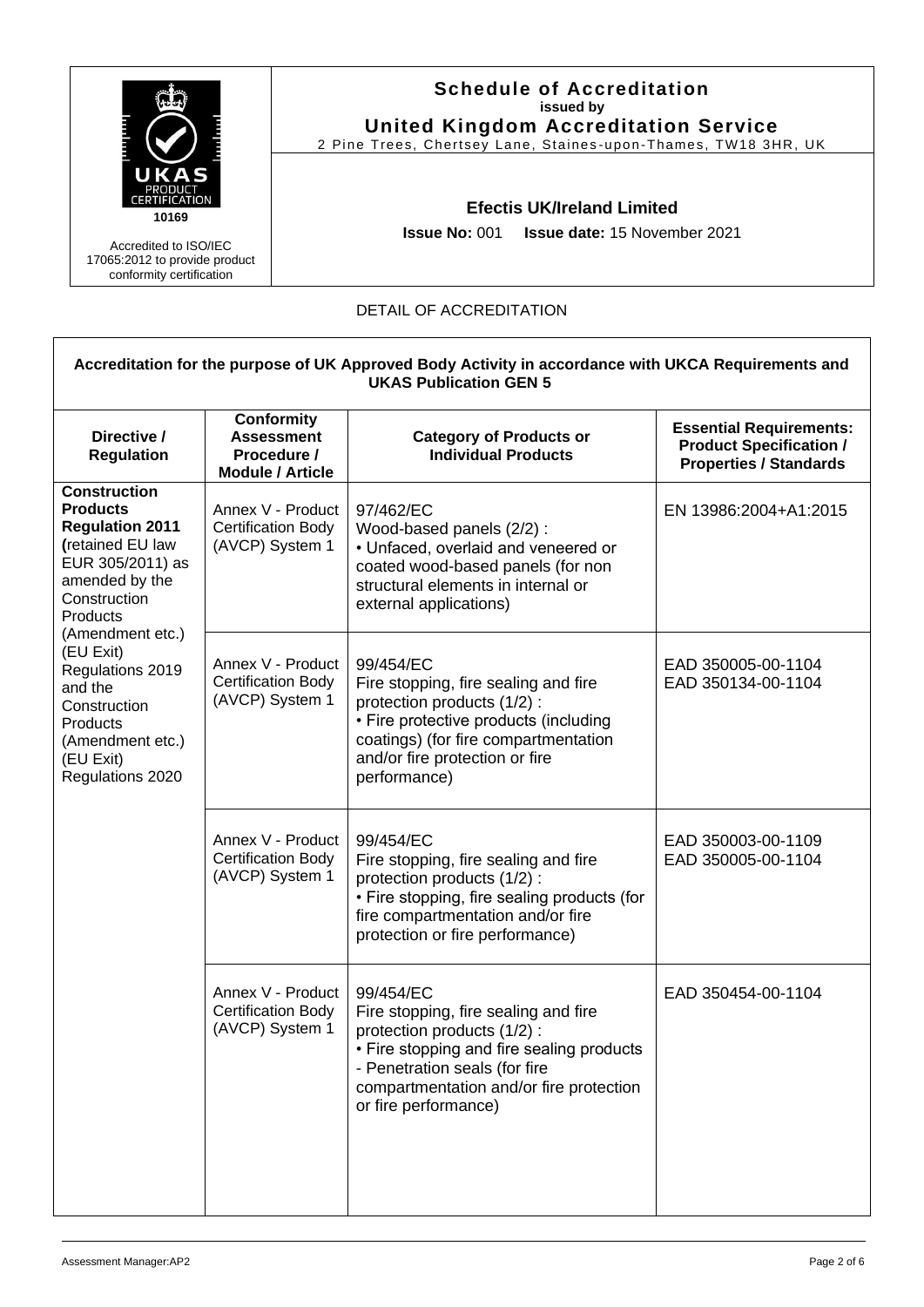|                                                                                    | <b>Schedule of Accreditation</b><br>issued by<br><b>United Kingdom Accreditation Service</b><br>2 Pine Trees, Chertsey Lane, Staines-upon-Thames, TW18 3HR, UK |
|------------------------------------------------------------------------------------|----------------------------------------------------------------------------------------------------------------------------------------------------------------|
| AS<br><b>PRODUCT</b><br><b>ERTIFICATION</b><br>10169                               | <b>Efectis UK/Ireland Limited</b>                                                                                                                              |
| Accredited to ISO/IEC<br>17065:2012 to provide product<br>conformity certification | <b>Issue No: 001 Issue date: 15 November 2021</b>                                                                                                              |

| Accreditation for the purpose of Notified Body Activity relating to the Northern Ireland market (CE + UKNI)<br>taking into account EA-2/17                                                                                                                                                              |                                                                                  |                                                                                                                                                                                                                                             |                                                                                                   |  |
|---------------------------------------------------------------------------------------------------------------------------------------------------------------------------------------------------------------------------------------------------------------------------------------------------------|----------------------------------------------------------------------------------|---------------------------------------------------------------------------------------------------------------------------------------------------------------------------------------------------------------------------------------------|---------------------------------------------------------------------------------------------------|--|
| Directive /<br><b>Regulation</b>                                                                                                                                                                                                                                                                        | <b>Conformity</b><br><b>Assessment</b><br>Procedure /<br><b>Module / Article</b> | <b>Category of Products or</b><br><b>Individual Products</b>                                                                                                                                                                                | <b>Essential Requirements:</b><br><b>Product Specification /</b><br><b>Properties / Standards</b> |  |
| <b>Construction</b><br><b>Products</b><br><b>Regulation 2011</b><br>(retained EU law<br>EUR 305/2011) as<br>amended by the<br>Construction<br>Products<br>(Amendment etc.)<br>(EU Exit)<br>Regulations 2019<br>and the<br>Construction<br>Products<br>(Amendment etc.)<br>(EU Exit)<br>Regulations 2020 | Annex V - Product<br><b>Certification Body</b><br>(AVCP) System 1                | 99/454/EC<br>Fire stopping, fire sealing and fire<br>protection products (1/2):<br>• Renderings and rendering kits<br>intended for fire resistant applications<br>(for fire compartmentation and/or fire<br>protection or fire performance) | EAD 350140-00-1106                                                                                |  |
|                                                                                                                                                                                                                                                                                                         | Annex V - Product<br><b>Certification Body</b><br>(AVCP) System 1                | 99/454/EC<br>Fire stopping, fire sealing and fire<br>protection products (1/2):<br>• Linear joint and gap seals (for fire<br>compartmentation and/or fire protection<br>or fire performance)                                                | EAD 350141-00-1106                                                                                |  |
|                                                                                                                                                                                                                                                                                                         | Annex V - Product<br><b>Certification Body</b><br>(AVCP) System 1                | 99/454/EC<br>Fire stopping, fire sealing and fire<br>protection products (1/2):<br>• Fire protective board, slab and mat<br>products and kits (for fire<br>compartmentation and/or fire protection<br>or fire performance)                  | EAD 350142-00-1106                                                                                |  |
|                                                                                                                                                                                                                                                                                                         | Annex V - Product<br>Certification Body<br>(AVCP) System 1                       | 99/454/EC<br>Fire stopping, fire sealing and fire<br>protective products (2/2) :<br>• Fire stopping and fire sealing products<br>- Penetration seals (for uses subject to<br>reaction to fire regulations)                                  | EAD 350454-00-1104                                                                                |  |
|                                                                                                                                                                                                                                                                                                         | Annex V - Product<br><b>Certification Body</b><br>(AVCP) System 1                | 99/454/EC<br>Fire stopping, fire sealing and fire<br>protective products (2/2) :<br>• Fire protective board, slab and mat<br>products and kits (for uses subject to<br>reaction to fire regulations)                                        | EAD 350142-00-1106                                                                                |  |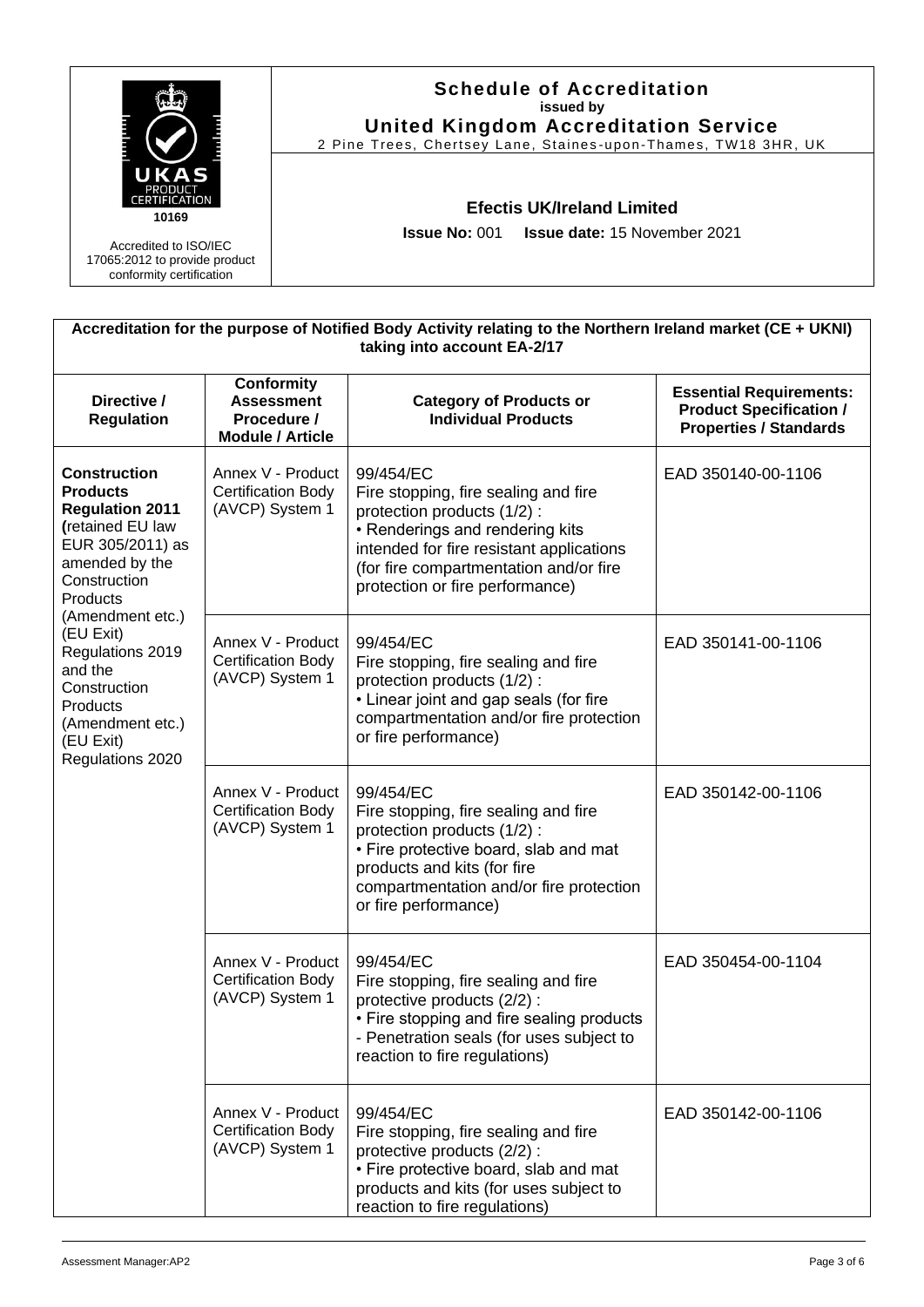|                                                                                    | <b>Schedule of Accreditation</b><br>issued by<br><b>United Kingdom Accreditation Service</b><br>2 Pine Trees, Chertsey Lane, Staines-upon-Thames, TW18 3HR, UK |  |
|------------------------------------------------------------------------------------|----------------------------------------------------------------------------------------------------------------------------------------------------------------|--|
| А<br><b>PRODUCT</b><br><b>ERTIFICATION</b><br>10169                                | <b>Efectis UK/Ireland Limited</b>                                                                                                                              |  |
| Accredited to ISO/IEC<br>17065:2012 to provide product<br>conformity certification | <b>Issue No: 001 Issue date: 15 November 2021</b>                                                                                                              |  |

| Accreditation for the purpose of Notified Body Activity relating to the Northern Ireland market (CE + UKNI)<br>taking into account EA-2/17                                                                                                                                                              |                                                                                  |                                                                                                                                                                                                      |                                                                                                                           |  |
|---------------------------------------------------------------------------------------------------------------------------------------------------------------------------------------------------------------------------------------------------------------------------------------------------------|----------------------------------------------------------------------------------|------------------------------------------------------------------------------------------------------------------------------------------------------------------------------------------------------|---------------------------------------------------------------------------------------------------------------------------|--|
| Directive /<br><b>Regulation</b>                                                                                                                                                                                                                                                                        | <b>Conformity</b><br><b>Assessment</b><br>Procedure /<br><b>Module / Article</b> | <b>Category of Products or</b><br><b>Individual Products</b>                                                                                                                                         | <b>Essential Requirements:</b><br><b>Product Specification /</b><br><b>Properties / Standards</b>                         |  |
| <b>Construction</b><br><b>Products</b><br><b>Regulation 2011</b><br>(retained EU law<br>EUR 305/2011) as<br>amended by the<br>Construction<br>Products<br>(Amendment etc.)<br>(EU Exit)<br>Regulations 2019<br>and the<br>Construction<br>Products<br>(Amendment etc.)<br>(EU Exit)<br>Regulations 2020 | Annex V - Product<br><b>Certification Body</b><br>(AVCP) System 1                | 99/454/EC<br>Fire stopping, fire sealing and fire<br>protective products (2/2) :<br>• Fire protective board, slab and mat<br>products and kits (for uses subject to<br>reaction to fire regulations) | EAD 350142-00-1106                                                                                                        |  |
|                                                                                                                                                                                                                                                                                                         | Annex V - Product<br><b>Certification Body</b><br>(AVCP) System 1                | 2000/245/EC<br>Flat glass, profiled glass and glass-<br>block products (1/6):<br>• Flat or curved glass panels (for use in<br>a glazed assembly intended specifically<br>to provide fire resistance) | EN 1279-5:2005+A2:2010<br>EN 1279-5:2018<br>EN 14449:2005<br>EN 4449:2005/AC:2005<br>EN 1748-1-2:2004<br>EN 1748-2-2:2004 |  |
|                                                                                                                                                                                                                                                                                                         | Annex V - Product<br><b>Certification Body</b><br>(AVCP) System 1                | 96/577/EC<br>Fire alarm/detection, fixed fire-fighting,<br>fire and smoke control and explosion<br>suppression products (1/1)<br>• Dampers (fire safety)                                             | EN 12101-8:2011<br>EN 15650:2010                                                                                          |  |
|                                                                                                                                                                                                                                                                                                         | Annex V - Product<br><b>Certification Body</b><br>(AVCP) System 1                | 96/577/EC<br>Fire alarm/detection, fixed fire-fighting,<br>fire and smoke control and explosion<br>suppression products (1/1)<br>• Ducts (fire safety)                                               | EN 12101-7:2011                                                                                                           |  |
|                                                                                                                                                                                                                                                                                                         | Annex V - Product<br>Certification Body<br>(AVCP) System 1                       | 96/577/EC<br>Fire alarm/detection, fixed fire-fighting,<br>fire and smoke control and explosion<br>suppression products (1/1)<br>• Powered ventilators (fire safety)                                 | EN 12101-3:2015                                                                                                           |  |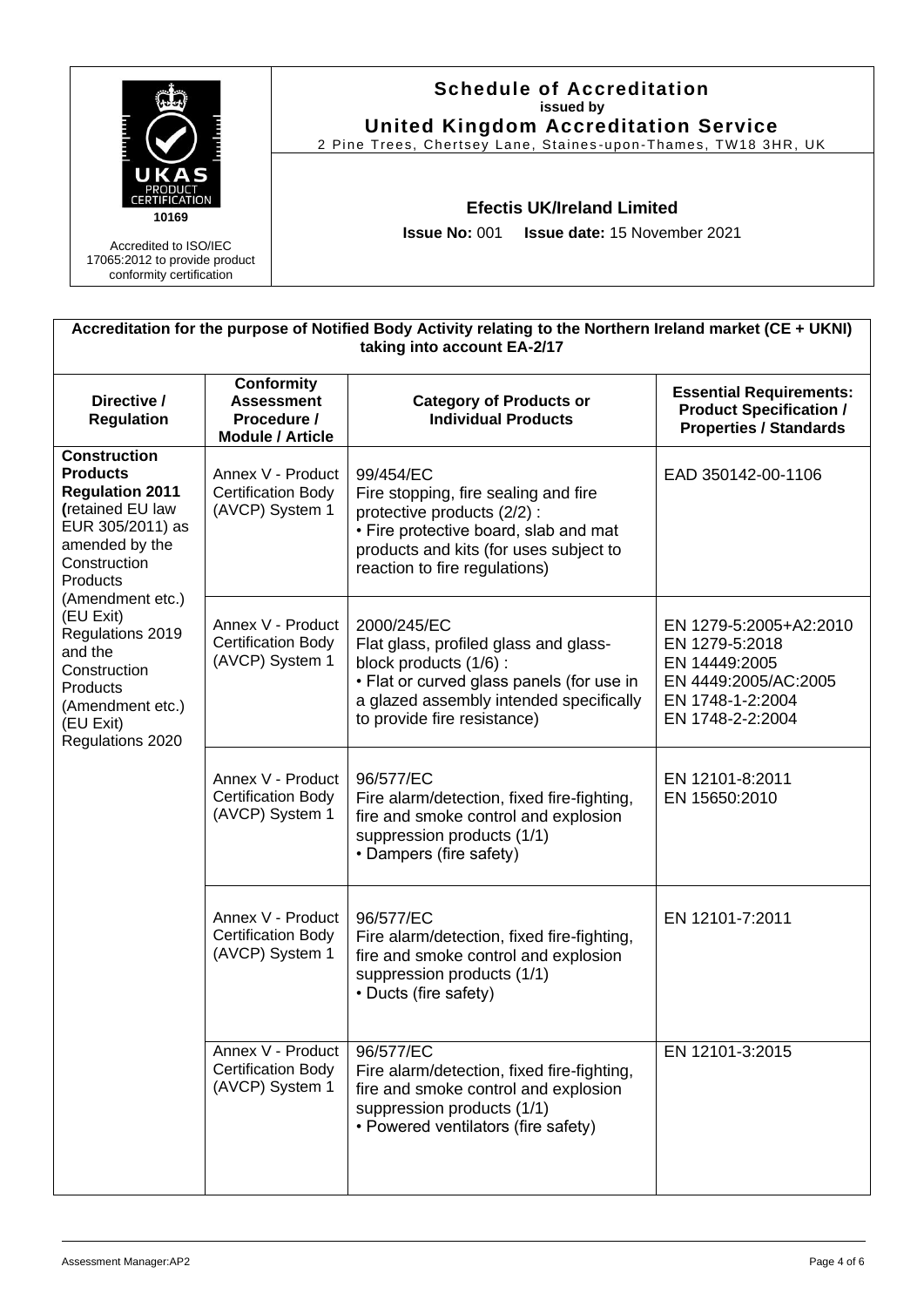|                                                                                    | <b>Schedule of Accreditation</b><br>issued by<br><b>United Kingdom Accreditation Service</b><br>2 Pine Trees, Chertsey Lane, Staines-upon-Thames, TW18 3HR, UK |
|------------------------------------------------------------------------------------|----------------------------------------------------------------------------------------------------------------------------------------------------------------|
| Д<br><b>PRODUCT</b><br><b>CERTIFICATION</b><br>10169                               | <b>Efectis UK/Ireland Limited</b>                                                                                                                              |
| Accredited to ISO/IEC<br>17065:2012 to provide product<br>conformity certification | <b>Issue No: 001 Issue date: 15 November 2021</b>                                                                                                              |

| Accreditation for the purpose of Notified Body Activity relating to the Northern Ireland market (CE + UKNI)<br>taking into account EA-2/17                                                                                                                                                              |                                                                                  |                                                                                                                                                                                                          |                                                                                                   |  |
|---------------------------------------------------------------------------------------------------------------------------------------------------------------------------------------------------------------------------------------------------------------------------------------------------------|----------------------------------------------------------------------------------|----------------------------------------------------------------------------------------------------------------------------------------------------------------------------------------------------------|---------------------------------------------------------------------------------------------------|--|
| Directive /<br><b>Regulation</b>                                                                                                                                                                                                                                                                        | <b>Conformity</b><br><b>Assessment</b><br>Procedure /<br><b>Module / Article</b> | <b>Category of Products or</b><br><b>Individual Products</b>                                                                                                                                             | <b>Essential Requirements:</b><br><b>Product Specification /</b><br><b>Properties / Standards</b> |  |
| <b>Construction</b><br><b>Products</b><br><b>Regulation 2011</b><br>(retained EU law<br>EUR 305/2011) as<br>amended by the<br>Construction<br>Products<br>(Amendment etc.)<br>(EU Exit)<br>Regulations 2019<br>and the<br>Construction<br>Products<br>(Amendment etc.)<br>(EU Exit)<br>Regulations 2020 | Annex V - Product<br><b>Certification Body</b><br>(AVCP) System 1                | 96/577/EC<br>Fire alarm/detection, fixed fire-fighting,<br>fire and smoke control and explosion<br>suppression products (1/1)<br>• Smoke curtains (fire safety)                                          | EN 12101-1:2005<br>EN 12101-1:2005/A1:2006                                                        |  |
|                                                                                                                                                                                                                                                                                                         | Annex V - Product<br><b>Certification Body</b><br>(AVCP) System 1                | 96/577/EC<br>Fire alarm/detection, fixed fire-fighting,<br>fire and smoke control and explosion<br>suppression products (1/1) :<br>• Smoke and heat exhaust ventilation<br>systems-kits (fire safety)    | EN 12101-2:2003<br>EN 12101-3:2002<br>EN 12101-3:2002/AC:2005                                     |  |
|                                                                                                                                                                                                                                                                                                         | Annex V - Product<br><b>Certification Body</b><br>(AVCP) System 1                | 2011/284/EU<br>Power, control and communication<br>cables $(1/3)$ :<br>• Power, control and communication<br>cables (for uses subject to regulations<br>on reaction to fire)                             | EN 50575:2014+A1:2016                                                                             |  |
|                                                                                                                                                                                                                                                                                                         | Annex V - Product<br><b>Certification Body</b><br>(AVCP) System 1                | 99/93/EC<br>Doors, windows, shutters, blinds, gates<br>and related building hardware (1/1) :<br>• Windows (with or without related<br>hardware) (fire/smoke<br>compartmentation and on escape<br>routes) | EN 16034:2014                                                                                     |  |